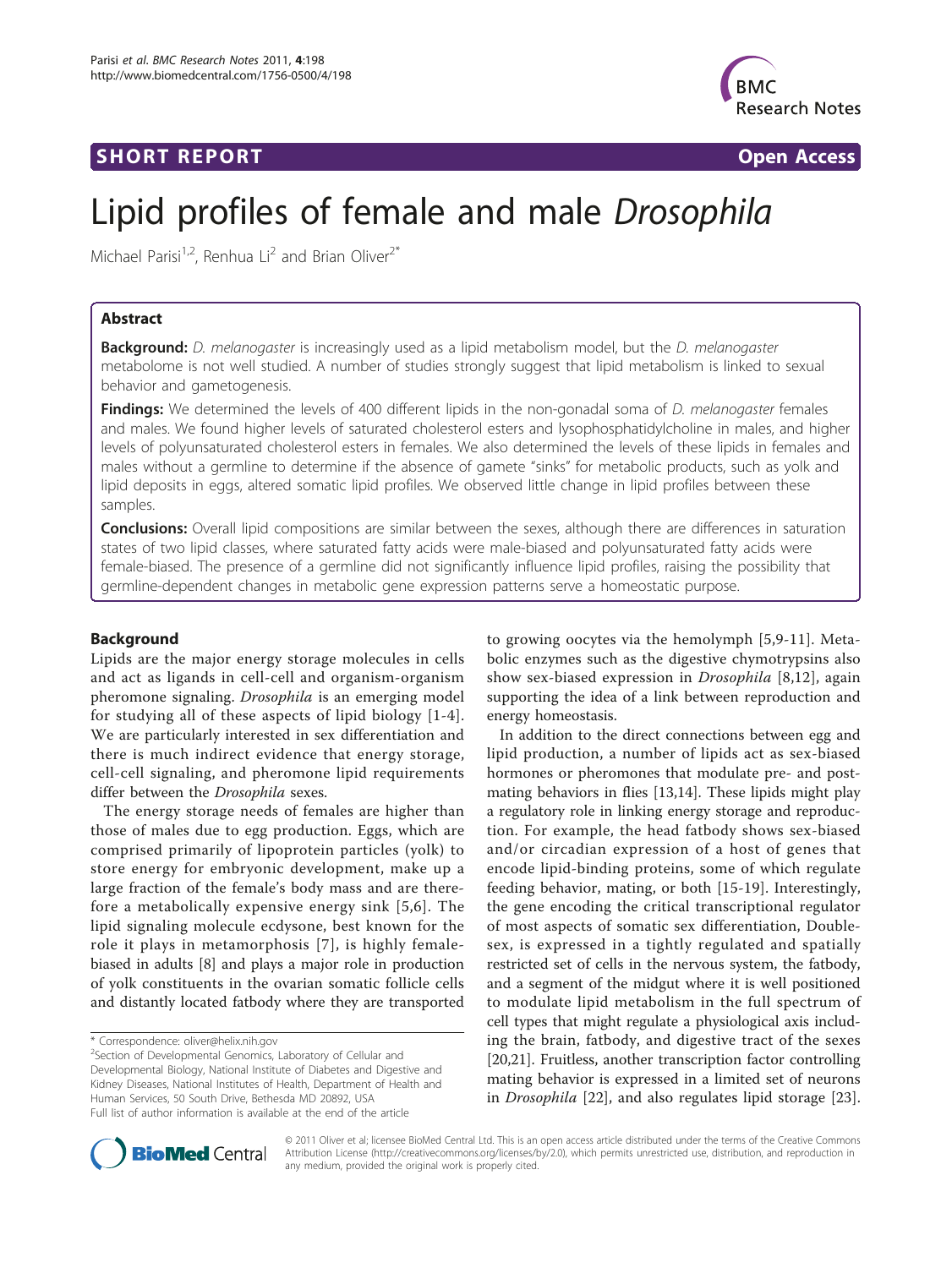These studies suggest that the sex determination hierarchy is a regulator of energy homeostasis.

Such physiological relationships are perhaps best observed in fitness trade-off experiments that explore the competing optimal conditions for somatic and germline development. For example, reproduction reduces the lifespan of C. elegans and alters lipid metabolism [[24,25](#page-5-0)]. In Drosophila, increased egg production results in starvation sensitivity, and conversely, blocking egg maturation prevents a metabolic shift in the acid/base balance in the female gut at the onset of young adult female reproductive activity [[26](#page-5-0),[27](#page-5-0)]. These and other studies suggest that lifespan, reproduction, and energy metabolism are linked in both Drosophila and C. elegans [[2](#page-4-0)]. We have previously reported germline-dependent changes in the expression of genes encoding metabolic functions and suggested that they may underlie some of these metabolic/reproductive phenotypes [\[8\]](#page-4-0). To support future work on lipid metabolism as it relates to sex, we undertook a broad survey of lipid profiles in adult nongonadal tissues. We also explored the possible influence of the germline on these profiles.

## Findings

To obtain a reasonably comprehensive profile of lipids in the Drosophila soma, we examined 10 lipid classes: cardiolipin, cholesterol ester, diacylglycerol, free fatty acid, lysophosphatidylcholine, phosphatidylcholine, phosphatidylethanolamine, phosphatidylserine, sphingomyelin, and triacylglycerol by mass spectrometry (Lipomics Technologies, Sacramento CA). We made lipid determinations on mated sexed adult flies of the genotype  $\tau u d^1$  bw<sup>1</sup> sp<sup>1</sup>/CyO at 5-7 days after eclosion. To eliminate direct germline contributions to the lipid profiles, we removed the gonads prior to extraction. This also results in the loss of hemolymph and therefore most of the circulating lipids. To determine if lipid profiles differed due to indirect effects of the germline on somatic physiology, we examined flies from homozgyous tud<sup>1</sup> mothers. The progeny of homozygous tud<sup>1</sup> mothers do not form a germline, while progeny of heterozygous  $tud<sup>1</sup>$  mothers have a fully functional germline. This allowed us to examine the effect of the germline on somas with the same zygotic genotype. This is one of the same maternal/zygotic genotypes we previously described for expression profiling [[8](#page-4-0)]. Flies were grown on a standard rich cornmeal/sugar/yeast/agar media ([<https://stockcenter.ucsd.edu/info/food\\_cornmeal.php>](https://stockcenter.ucsd.edu/info/food_cornmeal.php), Drosophila Species Stock Center, Tucson AZ); at 22°C; with 60% relative humidity; under constant light. We obtained lipid profiles from 8 samples, 4 from each sex, further stratified by germline status (Additional File [1](#page-4-0)). Note that statistical power was strongest for overall lipid profiles in adult flies where sample size was 8 and

weakest for germline status within sex where sample size was 2. Because of the limited differences in lipid levels observed, collapsing germline classes to increase power was statistically justified by homogeneity.

To compare all of the fatty acids profiled, we plotted the data for individual lipid species within the ten major classes by germline state and by sex. We found remarkably little difference in lipids between flies with or without a germline ( $r > 0.97$ ; Figure 1a,b) and only slightly increased scatter between the sexes ( $r = 0.96$ ; Figure 1c, d). We did observe a few data points outside the 95% confidence interval limits, but outliers are expected among the 400 lipids measured. However, this exploratory analysis showed that all the outliers are members of the sphingomyelin, cholesterol ester, and lysophosphatidylcholine classes, suggesting that the outliers represent more than random measurement error. Our suspicions were raised further by the pattern of saturation states among the outliers. The species higher in males were saturated 16 or 18 carbon fatty acids (16:0 or 18:0) and the species higher in females were monounsaturated 18 carbon fatty acids (18:1n7) and polyunsaturated fatty acids (18:3n6, 20:3n3, or 20:3n9). These data suggested

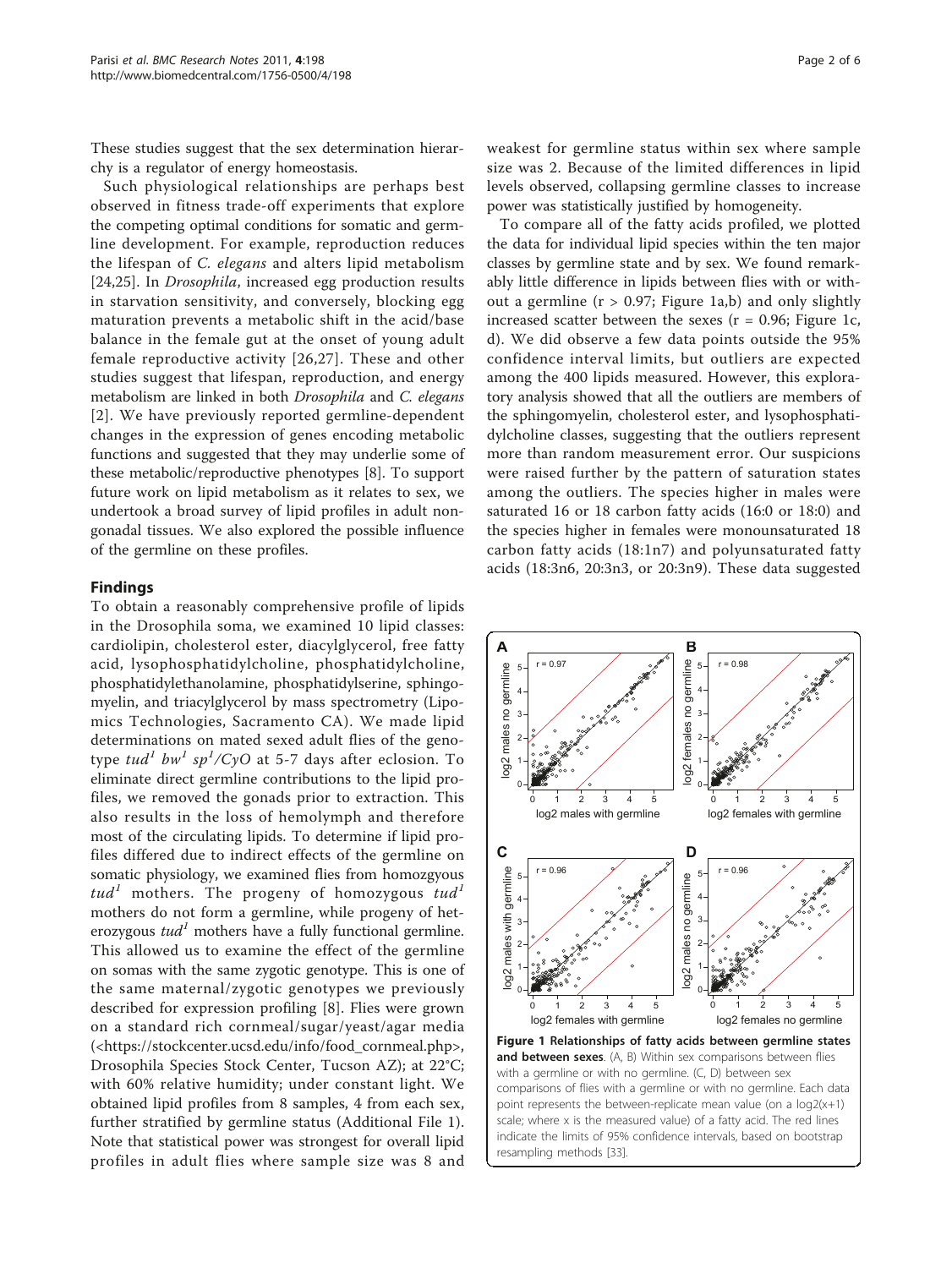that saturation status within a lipid class might be sexbiased.

To test this hypothesis, we grouped the lipids by class. By abundance, the storage molecule triacylglycerol was the dominant class of lipid in the adult soma, followed by the lipid bilayer components lysophosphatidylcholine, phosphatidylcholine, and phosphatidylethanolamine. As suggested by plotting the abundances of the individual lipids, there were no significant differences in the abundances of the 10 major classes in non-gonadal soma between the sexes, or in flies with or without a germline (Figure 2a).

We then binned lipid classes into saturated, monounsaturated, and polyunsaturated fatty acids. Again, we

observed no significant differences between the flies with or without a germline within each sex, but we did observe sex-bias in the saturation states of cholesterol esters and lysophosphatidylcholines (Figure 2b-d). Since we observed no significant differences due to germline status ( $p > 0.05$ , *t*-test), we treated these within-sex samples as an additional level of replication in order to increase the power of statistical tests for the differences in lipid saturation between sexes. As suggested by the initial exploratory analysis, we observed significantly higher saturated cholesterol ester and lysophosphatidylcholine levels in males ( $p < 0.005$ ,  $t$ -test) and an increase in polyunsaturated and/or monounsaturated cholesterol ester and lysophosphatidylcholine levels in females (p <



acids (with one double bonded carbon; MUFA); and (D) polyunsaturated fatty acids (with multiple double bonded carbons; PUFA). Female and male nongonadal somas from flies with a germline or with no germline were assayed (see key). Lipids were grouped into ten lipid classes: CL = Cardiolipin; CE = Cholesterol ester; DAG = Diacylglycerol; FA = Free fatty acid; LY = Lysophosphatidylcholine; PC = Phosphatidylcholine; PE = Phosphatidylethanolamine; PS = Phosphatidylserine; SP = Sphingomyelin; TAG = Triacylglycerol. Histograms are mean ± SEM. Significant differences between sexes after binning the with and with no germline data (\*  $p < 0.05$ ; \*\*  $p < 0.005$ , t-test).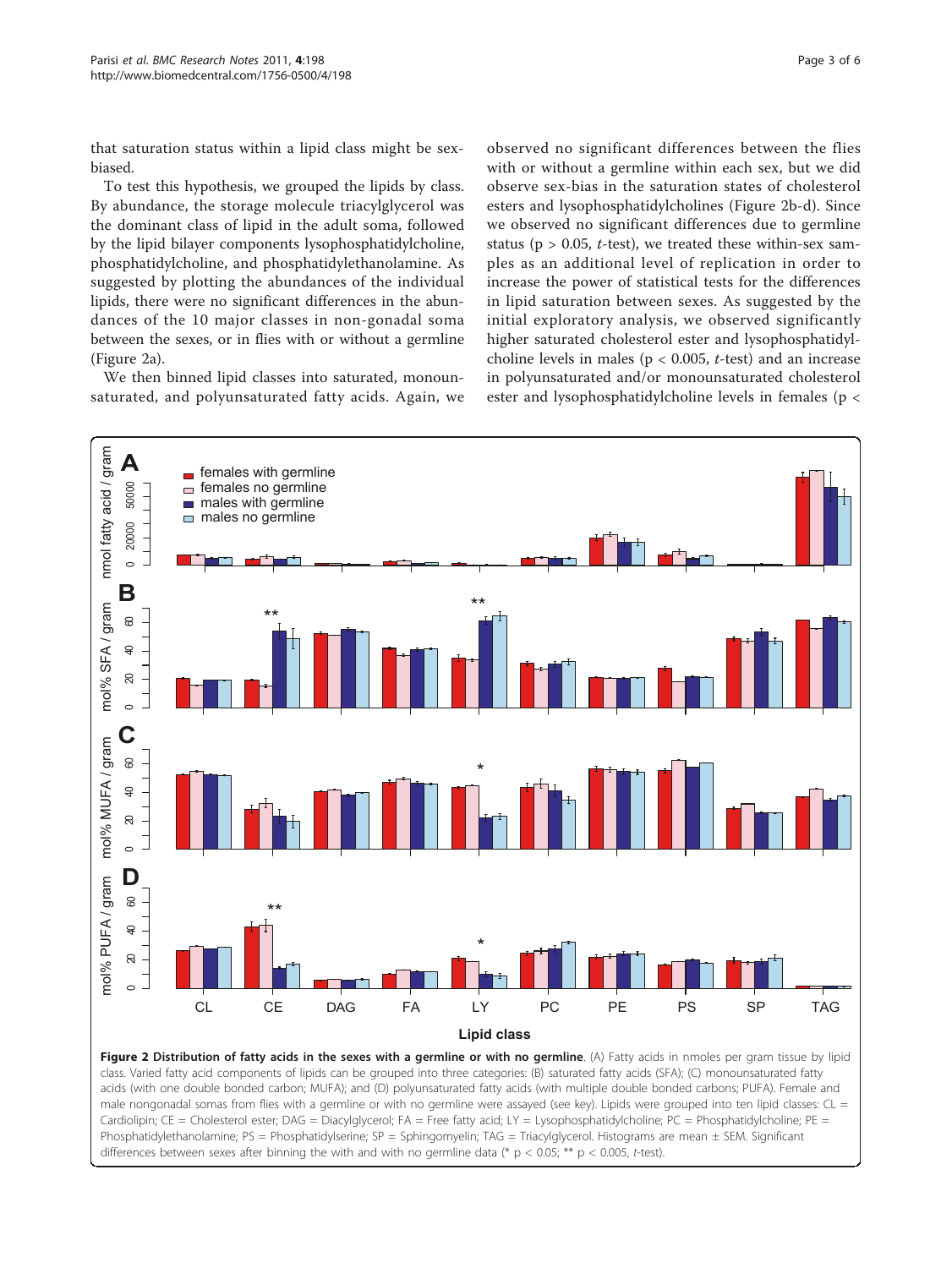0.05, t-test). Given that lecithin:cholesterol acyltransferase transfers fatty acids from phosphatidylcholine to form cholesterol ester and lysophosphatidylcholine, these differences in saturation states may be linked.

We were interested in further examining the relationships between the different lipids to determine if particular lipids co-vary, or cluster, among the samples. This type of analysis is particularly useful with limited sample sizes as there are many more measurable relationships between lipid species than between samples. We used nonnegative matrix factorization (NMF), an unsupervised, parts-based learning paradigm, to explore these relationships [[28](#page-5-0)]. The fatty acid profiling data was input as a matrix with cells representing the 40 combinations of samples and lipid classes that is decomposed into weight and pattern via a multiplicative updates algorithm [\[28](#page-5-0)] to estimate that there were 4 meta-fatty acid clusters (not shown). On the basis of  $k = 4$ , we generated four consensus clusters of the 40 combinations of samples and lipid classes (Figure 3). These distinct clusters are associated with specific biochemical functions. We observed only a single lipid class that mapped to different positions in the matrix as a result of sex. In males, lysophosphatidylcholine clustered with the

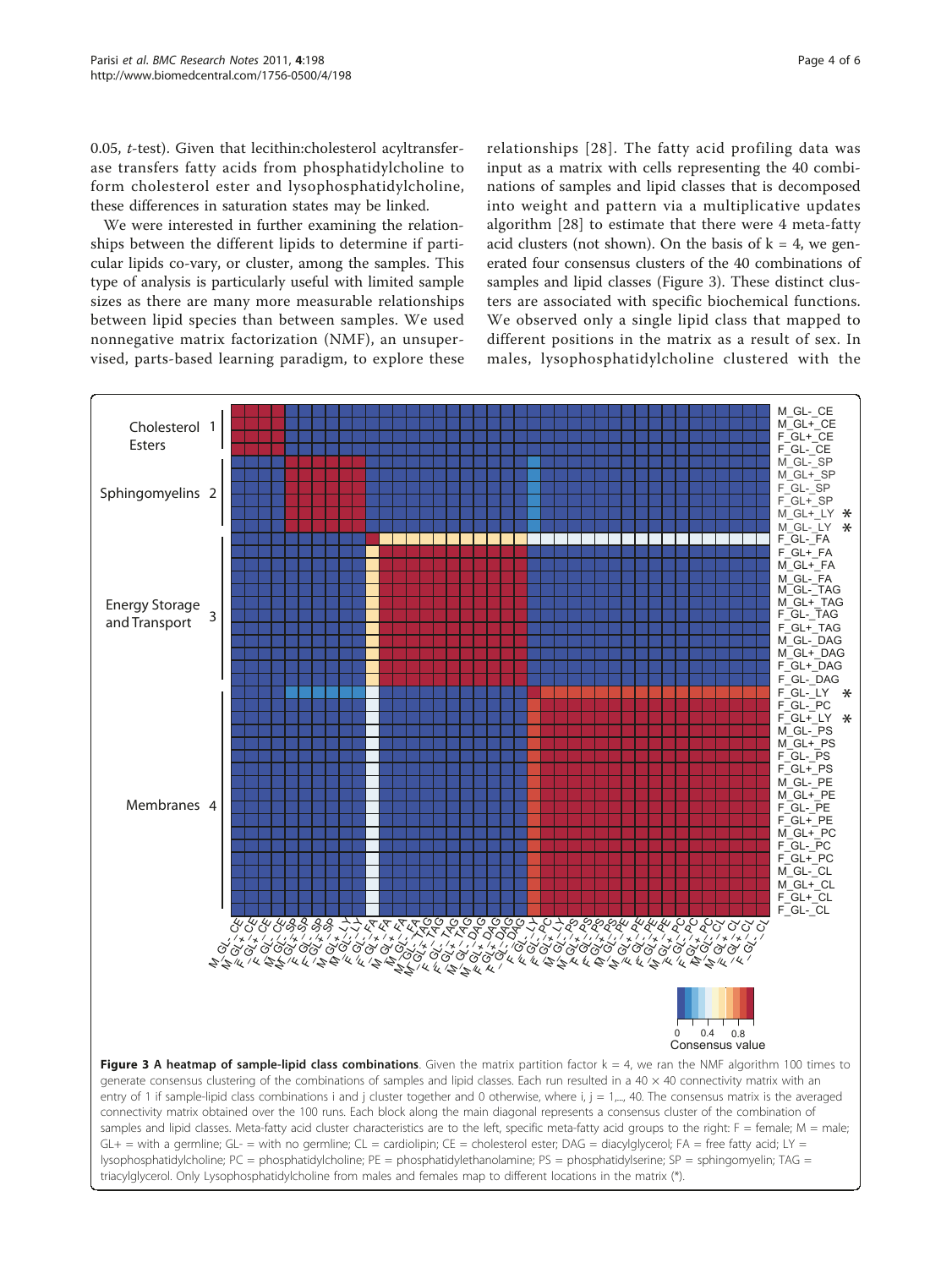<span id="page-4-0"></span>sphingomyelins, while in females lysophosphatidylcholine clustered with the other membrane lipids. These data provide additional evidence that there is sexual dimorphism for this specific lipid class. However, the most striking finding is that the relationships between lipids are quite similar between the sexes and between flies with or without a germline.

## **Discussion**

Our a priori hypothesis was that lipid profiles would differ dramatically between sexes and especially between flies with or without a germline. We provide no evidence to support the hypothesis that lipid profiles in the non-gonadal soma are germline-dependent. However, we did observe sex-biased saturation states. It is intriguing that the saturation differences we observed were in the lysophosphatidylcholine and cholesterol ester classes, as lysophosphatidylcholine and cholesterol ester are produced by LCAT, an enzyme implicated in Low and High Density Lipoprotein particle formation [[29\]](#page-5-0). Drosophila egg development relies on Low Density Lipoprotein particles that are takenup from the hemolymph [5], which is also intriguing. But in the absence of eggs, we would have expected some change in the lysophosphatidylcholine or cholesterol ester profiles in the female soma. Thus the germline-dependent expression of genes encoding various lipid metabolism enzymes [8,[27\]](#page-5-0) is not mirrored by germline-dependent lipid profiles. One hypothesis is that those changes in gene expression maintain lipid homeostasis in the absence of a germline "sink" for lipids.

Saturation states have been implicated in mating behavior in flies. The sex-specific enzyme 1 (sxe1) locus encodes a putative fatty acid hydrolase required for high mating efficiency. In the absence of sxe1 the saturation states of multiple lipids are altered in male heads suggesting that lipid saturation plays a role in mating behavior  $[15]$ . The *lipid desaturase 1* locus  $(dsat1)$  is required for both pheromone signaling and the starvation response in flies [[30](#page-5-0)-[32](#page-5-0)]. Our work suggests that the major lipid differences between the sexes are restricted to saturation states. Saturation states may be an area of further investigation for those interesting in tying together the emerging physiological axis that coordinates mating and feeding behavior with energy storage and gametogenesis.

## Additional material

[Additional File 1:](http://www.biomedcentral.com/content/supplementary/1756-0500-4-198-S1.XLS) Lipid profiling data set.

#### Acknowledgements

This research was supported by the Intramural Research Program of the NIH, National Institute of Diabetes and Digestive and Kidney Diseases.

#### Competing interests

The authors declare that they have no competing interests.

#### Authors' contributions

MP and BO conceived the project. MP performed all wet-bench work. RL performed all statistical analysis. MP, RL and BO analyzed data and wrote the manuscript.

#### Author details

<sup>1</sup>Department of Biology, University of Pennsylvania, 415 South University Avenue, Philadelphia, PA 19104, USA. <sup>2</sup>Section of Developmental Genomics, Laboratory of Cellular and Developmental Biology, National Institute of Diabetes and Digestive and Kidney Diseases, National Institutes of Health, Department of Health and Human Services, 50 South Drive, Bethesda MD 20892, USA.

#### Received: 31 January 2011 Accepted: 15 June 2011 Published: 15 June 2011

#### References

- Kraut R: [Roles of sphingolipids in Drosophila development and disease.](http://www.ncbi.nlm.nih.gov/pubmed/21214556?dopt=Abstract) J Neurochem 2011, 116(5):764-778.
- 2. Galikova M, Klepsatel P, Senti G, Flatt T: [Steroid hormone regulation of C.](http://www.ncbi.nlm.nih.gov/pubmed/20854888?dopt=Abstract) [elegans and Drosophila aging and life history.](http://www.ncbi.nlm.nih.gov/pubmed/20854888?dopt=Abstract) Exp Gerontol 2011, 46(2- 3):141-147.
- 3. Goodman JM: [Demonstrated and inferred metabolism associated with](http://www.ncbi.nlm.nih.gov/pubmed/19696439?dopt=Abstract) [cytosolic lipid droplets.](http://www.ncbi.nlm.nih.gov/pubmed/19696439?dopt=Abstract) J Lipid Res 2009, 50(11):2148-2156
- 4. Gilbert LI: [Drosophila is an inclusive model for human diseases, growth](http://www.ncbi.nlm.nih.gov/pubmed/18374475?dopt=Abstract) [and development.](http://www.ncbi.nlm.nih.gov/pubmed/18374475?dopt=Abstract) Mol Cell Endocrinol 2008, 293(1-2):25-31.
- 5. Schonbaum CP, Lee S, Mahowald AP: [The Drosophila yolkless gene](http://www.ncbi.nlm.nih.gov/pubmed/7878005?dopt=Abstract) [encodes a vitellogenin receptor belonging to the low density](http://www.ncbi.nlm.nih.gov/pubmed/7878005?dopt=Abstract) [lipoprotein receptor superfamily.](http://www.ncbi.nlm.nih.gov/pubmed/7878005?dopt=Abstract) Proc Natl Acad Sci USA 1995, 92(5):1485-1489.
- 6. Willnow TE: [The low-density lipoprotein receptor gene family: multiple](http://www.ncbi.nlm.nih.gov/pubmed/10090593?dopt=Abstract) [roles in lipid metabolism.](http://www.ncbi.nlm.nih.gov/pubmed/10090593?dopt=Abstract) J Mol Med 1999, 77(3):306-315.
- 7. Thummel CS: Flies on steroids–[Drosophila metamorphosis and the](http://www.ncbi.nlm.nih.gov/pubmed/8783940?dopt=Abstract) [mechanisms of steroid hormone action.](http://www.ncbi.nlm.nih.gov/pubmed/8783940?dopt=Abstract) Trends Genet 1996, 12(8):306-310.
- 8. Parisi MJ, Gupta V, Sturgill D, Warren JT, Jallon JM, Malone JH, Zhang Y, Gilbert LI, Oliver B: [Germline-dependent gene expression in distant non](http://www.ncbi.nlm.nih.gov/pubmed/20515475?dopt=Abstract)[gonadal somatic tissues of Drosophila.](http://www.ncbi.nlm.nih.gov/pubmed/20515475?dopt=Abstract) BMC Genomics 2010, 11:346.
- 9. Bownes M: [Hormonal and genetic regulation of vitellogenesis in](http://www.ncbi.nlm.nih.gov/pubmed/6815707?dopt=Abstract) [Drosophila.](http://www.ncbi.nlm.nih.gov/pubmed/6815707?dopt=Abstract) Q Rev Biol 1982, 57(3):247-274.
- 10. Terashima J, Bownes M: [A microarray analysis of genes involved in](http://www.ncbi.nlm.nih.gov/pubmed/15776001?dopt=Abstract) [relating egg production to nutritional intake in Drosophila](http://www.ncbi.nlm.nih.gov/pubmed/15776001?dopt=Abstract) [melanogaster.](http://www.ncbi.nlm.nih.gov/pubmed/15776001?dopt=Abstract) Cell Death Differ 2005, 12(5):429-440.
- 11. Terashima J, Takaki K, Sakurai S, Bownes M: [Nutritional status affects 20](http://www.ncbi.nlm.nih.gov/pubmed/16214942?dopt=Abstract) [hydroxyecdysone concentration and progression of oogenesis in](http://www.ncbi.nlm.nih.gov/pubmed/16214942?dopt=Abstract) [Drosophila melanogaster.](http://www.ncbi.nlm.nih.gov/pubmed/16214942?dopt=Abstract) J Endocrinol 2005, 187(1):69-79.
- 12. Parisi M, Nuttall R, Edwards P, Minor J, Naiman D, Lu J, Doctolero M, Vainer M, Chan C, Malley J, et al: [A survey of ovary-, testis-, and soma](http://www.ncbi.nlm.nih.gov/pubmed/15186491?dopt=Abstract)[biased gene expression in Drosophila melanogaster adults.](http://www.ncbi.nlm.nih.gov/pubmed/15186491?dopt=Abstract) Genome Biol 2004, 5(6):R40.
- 13. Jallon JM: [A few chemical words exchanged by Drosophila during](http://www.ncbi.nlm.nih.gov/pubmed/6441563?dopt=Abstract) [courtship and mating.](http://www.ncbi.nlm.nih.gov/pubmed/6441563?dopt=Abstract) Behav Genet 1984, 14(5):441-478.
- 14. Vosshall LB: [Scent of a fly.](http://www.ncbi.nlm.nih.gov/pubmed/18786353?dopt=Abstract) Neuron 2008, 59(5):685-689.
- 15. Fujii S, Toyama A, Amrein H: [A male-specific fatty acid omega](http://www.ncbi.nlm.nih.gov/pubmed/18716335?dopt=Abstract)[hydroxylase, SXE1, is necessary for efficient male mating in Drosophila](http://www.ncbi.nlm.nih.gov/pubmed/18716335?dopt=Abstract) [melanogaster.](http://www.ncbi.nlm.nih.gov/pubmed/18716335?dopt=Abstract) Genetics 2008, 180(1):179-190.
- 16. Fujii S, Amrein H: [Genes expressed in the Drosophila head reveal a role](http://www.ncbi.nlm.nih.gov/pubmed/12374736?dopt=Abstract) [for fat cells in sex-specific physiology.](http://www.ncbi.nlm.nih.gov/pubmed/12374736?dopt=Abstract) Embo J 2002, 21(20):5353-5363
- 17. Dalton JE, Kacheria TS, Knott SR, Lebo MS, Nishitani A, Sanders LE, Stirling EJ, Winbush A, Arbeitman MN: Dynamic, mating-induced gene expression changes in female head and brain tissues of Drosophila melanogaster. BMC Genomics 11:541.